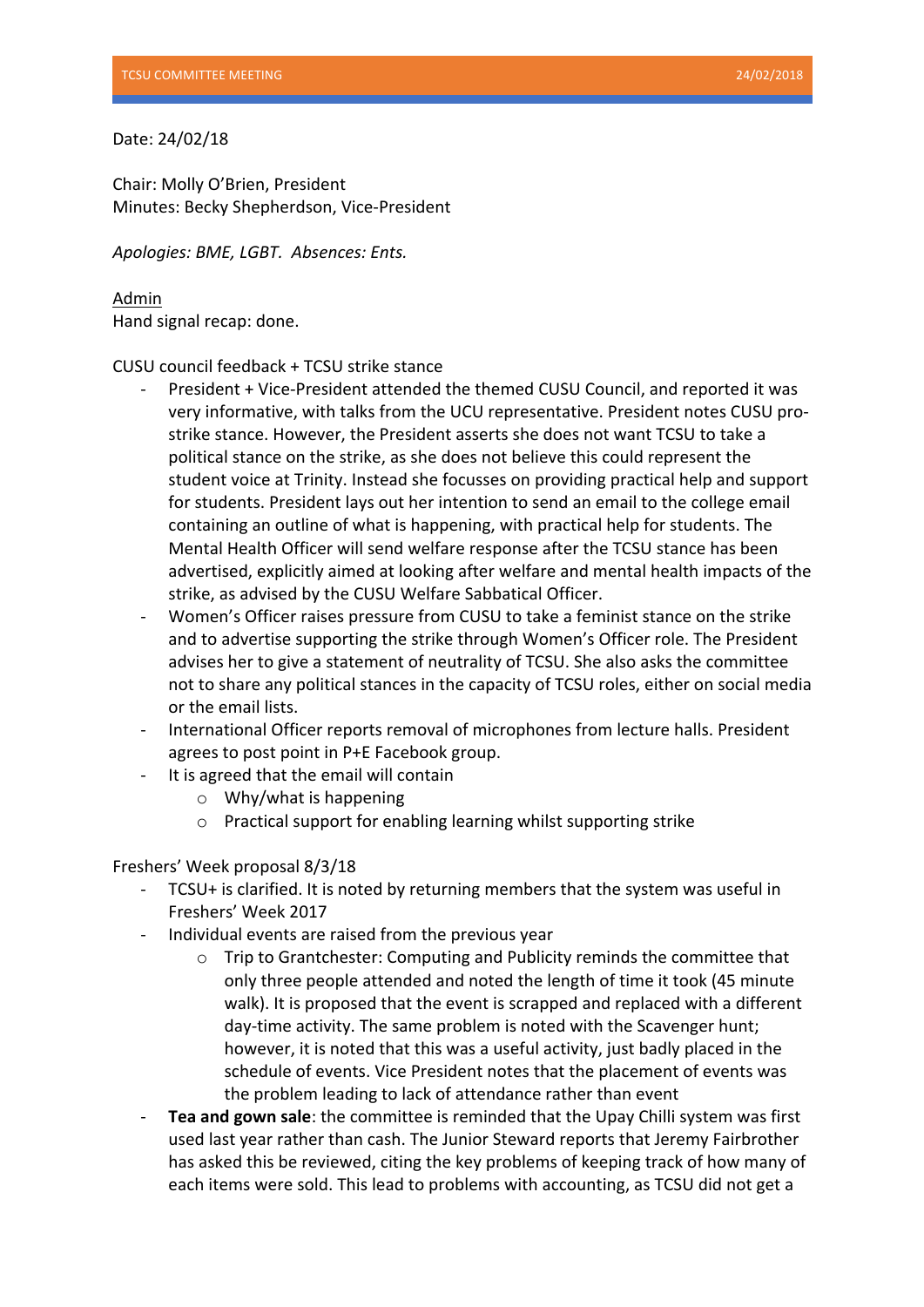breakdown of sales. This has led to a loss of revenue for TCSU. The Treasurer notes that keeping track of inventory is key, President suggests a manual way of keeping track, noting the need for extra member of TCSU to perform this role. Computing suggests noting what individual students purchase, using the spreadsheet of names that TCSU receives. This could then be checked against individual Upay accounts.

- **Society events during Freshers' Week**. The Junior Steward raises that is was previously suggested that societies should apply for extra funding to the ACC. However, she notes that the Senior Treasurer disagrees, counter-proposing that the money should come from Freshers' Week Fund. Junior Steward argues that societies who want to apply for extra funds should come to TCSU and this should be in the Freshers' Week budget. Junior Steward notes she has emailed societies about adding events in societies but reports a lack of uptake. President asks that the urgency of planning the week is passed onto societies. Junior Steward is to ask societies to register interest in running events by  $6<sup>th</sup>$  March, to be incorporated into the first proposal at the initial Freshers' Week meeting on 8<sup>th</sup> March.
- Open spaces during the day. Environmental Officer notes the need for open spaces to meet during the day. President notes that the marquee cannot be used in Nevile's Court without Council permission. Environmental suggests putting marquee on Backs rather than in Nevile's to avoid this issue.
- **Environmental:** Environmental proposes a "How to be green in college" information leaflet in welcome pack or in handbook. Computing suggests combining with the current recycling leaflet.
- **Mental Health workshops**: President reminds the committee of the intention to run Mental Health workshops, similar to consent workshops in Freshers' week. Mental Health Officer agrees to liaise with last year's Mental Health Officer in order to realise the suggestion. He also emphasises the importance of non-clubbing alternatives in the evening. The committee unanimously agrees.
- **Consent workshops:** the committee is reminded of the importance of consent workshops and the need to organise them in Easter term in order to make sure they are appropriately well developed. Welfare Officers agree to hold a Welfare meeting re consent workshops, to which the Vice-President requests to be invited. Vice-President notes importance of fully integrating men into the consent workshops. The Women's Officer agrees, and raises the possibility of using material from the Good Lad initiative. She also proposes advertising the event as being run by the Welfare team as a whole.
- **Day time events:** The Welfare Officers note they are exploring the possibility of events on the Backs or Bowling Green. President proposes holding a Freshers' Garden party in the style of the TCSU Summer Garden party, which the committee agree is a good proposal. Vice-President also notes the use of JCR and Welfare Room as spaces.
- **Daytime punting**. The treasurer proposes daytime punting as an activity, noting the popularity of night-time punting. The Treasurer also notes the lack of punts at nighttime punting, noting the need for them to be booked in advance.
- **College speed-dating (friending) Sunday afternoon:** Treasurer proposes this should be held early in Freshers' Week. President suggests this could in the marque.
- **Mingles**: The committee is reminded of the importance of the successful mingle events, especially the BME and LGBT events.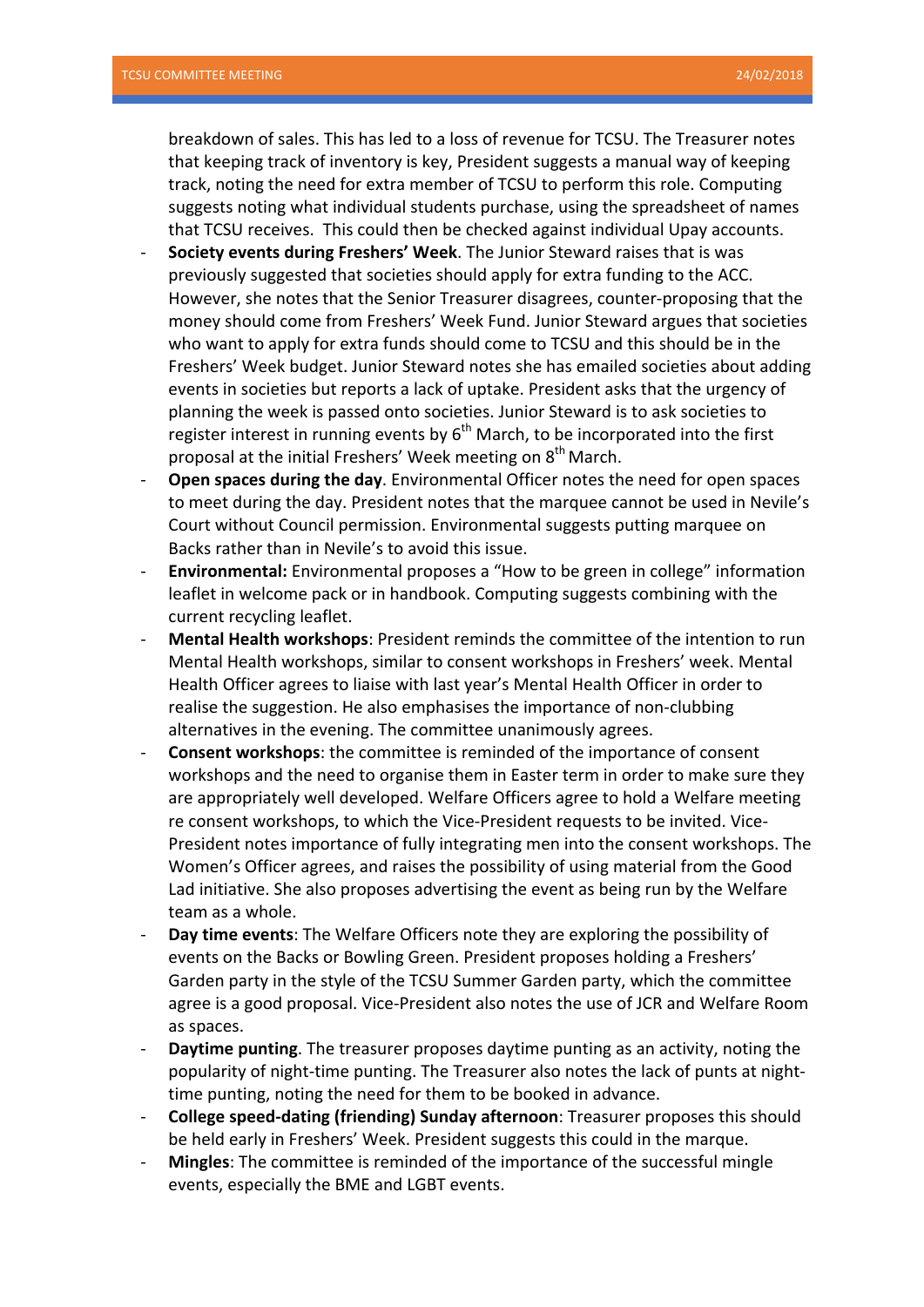- **Clubbing**: It is proposed that Glitterbomb be included in the clubbing schedule. Vice-President requests that wristband are paid for by the committee and distributed to those who want them, so as not to marginalise or financially penalise LGBT students.
- **International Freshers:** International Officer ask for CUSU formal in Trinity on Friday. She also proposes more daytime activities, including punting. Female Welfare proposes that events be extended to other Freshers in college arriving early for other reasons; choir and sports.
- Arrival times: Computing suggests sending an email asking for arrival times. President notes that this is not practical for the Saturday and notes that arrivals tend to come in two main rushes when bollards are not in operation (pre-10am, after 4pm). President suggests asking for timed information for those arriving on Sunday.
- **New TCSU sign:** Vice-President notes the need for a new sign. Computing asked to design the sign.
- **Freshers' week meeting.** President calls a meeting next week, Vice-President to organise a doodle poll.

Open Meeting 

- It is noted that an Open Meeting is needed to vote on affiliation and subscriptions and to approve the budget.
- Other outstanding commitments from previous open meetings are raised: survey of scholars' benefits needed in Lent term, referendum for constitutional changes of the Welfare Role names. Computing and Publicity notes the need for a new voting system before this change is possible.
- It is questioned whether an AGM needs to be held this term. Vice-President will liaise will previous Vice-President to look into the matter.
- Computing reminds the committee that changes to the Schedules in the 2016/17 committee may not have been constitutional and so need to be passed at an Open Meeting as soon as possible.

Room Booking system: Women's officer notes the difficulty of room booking without speakers and asks for an online, streamlined booking comparable to the speaker's form. President informs the committee that this has been raised in accommodation meetings. The accommodation office assert that room booking will always require signatures and that they believe staff members are more likely to reply in a face to face context than to an email. The President will raise this at the Accommodation working group.

Environmental: Organising a film night of Blue Planet 2 on the  $9<sup>th</sup>$  March. President requests that the date is confirmed after the BA formal date is confirmed. Environmental Officer asked to check if such a screening is legal by contacting a law Fellow, or Catherine Barnard.

Box of tampons in the TCSU room: Environmental Officer reports that Jimmies do not need them but suggested offering to Winter Comfort. Male Welfare to liaise with contacts in the organisation. Mental Health also proposes that the clothes bank in Bishop's Hostel is more widely advertised and used to dispose of the speaker.